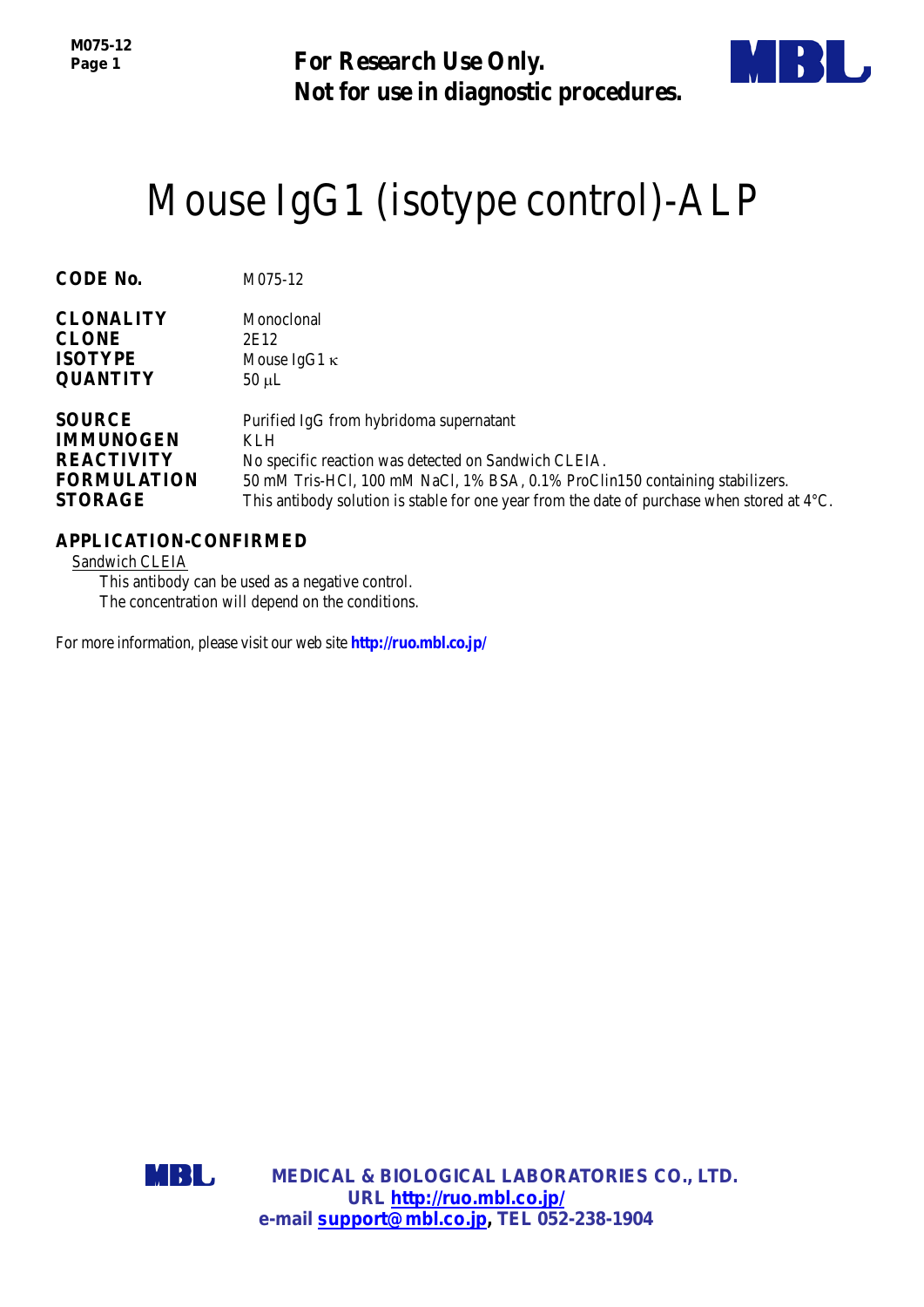# **RELATED PRODUCTS**

| Purified antibodies |                                                       |
|---------------------|-------------------------------------------------------|
| M075-3              | Mouse IgG1 (isotype control) (2E12)                   |
| M075-4              | Mouse IgG1 (isotype control)-FITC (2E12)              |
| M075-5              | Mouse IgG1 (isotype control)-PE (2E12)                |
| M075-6              | Mouse IgG1 (isotype control)-Biotin (2E12)            |
| M075-12             | Mouse IgG1 (isotype control)-ALP (2E12)               |
| M075-A48            | Mouse IgG1 (isotype control)-Alexa Fluor® 488 (2E12)  |
| M075-A64            | Mouse IgG1 (isotype control)-Alexa Fluor® 647 (2E12)  |
| M075-8              | Mouse IgG1 (isotype control)-Agarose (2E12)           |
| M076-3              | Mouse IgG2a (isotype control) (6H3)                   |
| M076-4              | Mouse IgG2a (isotype control)-FITC (6H3)              |
| M076-5              | Mouse IgG2a (isotype control)-PE (6H3)                |
| M076-6              | Mouse IgG2a (isotype control)-Biotin (6H3)            |
| M076-12             | Mouse IgG2a (isotype control)-ALP (6H3)               |
| M076-A48            | Mouse IgG2a (isotype control)-Alexa Fluor® 488 (6H3)  |
| M076-A64            | Mouse IgG2a (isotype control)-Alexa Fluor® 647 (6H3)  |
| M077-3              | Mouse IgG2b (isotype control) (3D12)                  |
| M077-4              | Mouse IgG2b (isotype control)-FITC (3D12)             |
| M077-5              | Mouse IgG2b (isotype control)-PE (3D12)               |
| M077-6              | Mouse IgG2b (isotype control)-Biotin (3D12)           |
| M077-12             | Mouse IgG2b (isotype control)-ALP (3D12)              |
| M077-A48            | Mouse IgG2b (isotype control)-Alexa Fluor® 488 (3D12) |
| M077-A64            | Mouse IgG2b (isotype control)-Alexa Fluor® 647 (3D12) |
| M078-3              | Mouse IgG3 (isotype control) (6A3)                    |
| M078-4              | Mouse IgG3 (isotype control)-FITC (6A3)               |
| M078-6              | Mouse IgG3 (isotype control)-Biotin (6A3)             |
| M079-3              | Mouse IgM (isotype control) (7E10)                    |
| M080-3              | Rat IgG1 (isotype control) (1H5)                      |
| M080-4              | Rat IgG1 (isotype control)-FITC (1H5)                 |
| M080-5              | Rat IgG1 (isotype control)-PE (1H5)                   |
| M080-A48            | Rat IgG1 (isotype control)-Alexa Fluor® 488 (1H5)     |
| M080-A64            | Rat IgG1 (isotype control)-Alexa Fluor® 647 (1H5)     |
| M081-3              | Rat IgG2a (isotype control) (2H3)                     |
| M081-4              | Rat IgG2a (isotype control)-FITC (2H3)                |
| M081-5              | Rat IgG2a (isotype control)-PE (2H3)                  |
| M081-A48            | Rat IgG2a (isotype control)-Alexa Fluor® 488 (2H3)    |
| M081-A64            | Rat IgG2a (isotype control)-Alexa Fluor® 647 (2H3)    |
| M081-8              | Rat IgG2a (isotype control)-Agarose (2H3)             |
| M082-3              | Rat IgG2c (isotype control) (6E12)                    |
| M082-4              | Rat IgG2c (isotype control)-FITC (6E12)               |
| M090-3              | Rat IgG2b (isotype control) (3G8)                     |
| M090-4              | Rat IgG2b (isotype control)-FITC (3G8)                |
| M090-5              | Rat IgG2b (isotype control)-PE (3G8)                  |
| M090-A48            | Rat IgG2b (isotype control)-Alexa Fluor® 488 (3G8)    |
| M090-A64            | Rat IgG2b (isotype control)-Alexa Fluor® 647 (3G8)    |
| PM035               | Normal Rabbit IgG (polyclonal)                        |
| PM035-8             | Normal Rabbit IgG-Agarose (polyclonal)                |
| PM067               | Normal Guinea Pig IgG (polyclonal)                    |
| M189-3              | Syrian Hamster IgG (isotype control)                  |
| M199-3              | Armenian Hamster IgG (isotype control)                |
| PM084               | Normal Chicken IgY (polyclonal)                       |
| PM084-4             | Normal Chicken IgY-FITC (polyclonal)                  |
| PM089               | Normal Sheep IgG (polyclonal)                         |
| PM094               | Normal Goat IgG (polyclonal)                          |

#### *Smart-IP* series

| 3190    | Magnetic Rack                                      |
|---------|----------------------------------------------------|
| M075-11 | Mouse IgG1 (isotype control)-Magnetic Beads (2E12) |
| M076-11 | Mouse IgG2a (isotype control)-Magnetic Beads (6H3) |

| M077-11 |  | Mouse IgG2b (isotype control)-Magnetic Beads (3D12) |  |
|---------|--|-----------------------------------------------------|--|
|---------|--|-----------------------------------------------------|--|

M081-11 Rat IgG2a [\(isotype control\)-Magnetic Beads](http://ruo.mbl.co.jp/dtl/A/M075-9/) (2H3)

Functional grade antibodies

| M075-3M2 | Mouse IgG1 (isotype control) $(2E12)$ |
|----------|---------------------------------------|
| M076-3M2 | Mouse IgG2a (isotype control) (6H3)   |
| M077-3M2 | Mouse IgG2b (isotype control) (3D12)  |
| M078-3M2 | Mouse IgG3 (isotype control) (6A3)    |
| M079-3M2 | Mouse IgM (isotype control) (7E10)    |
| M080-3M2 | Rat IgG1 (isotype control) (1H5)      |
| M081-3M2 | Rat IgG2a (isotype control) (2H3)     |
| M090-3M2 | Rat IgG2b (isotype control) (3G8)     |
|          |                                       |

Other related antibodies and kits are also available. Please visit our website at<http://ruo.mbl.co.jp/>